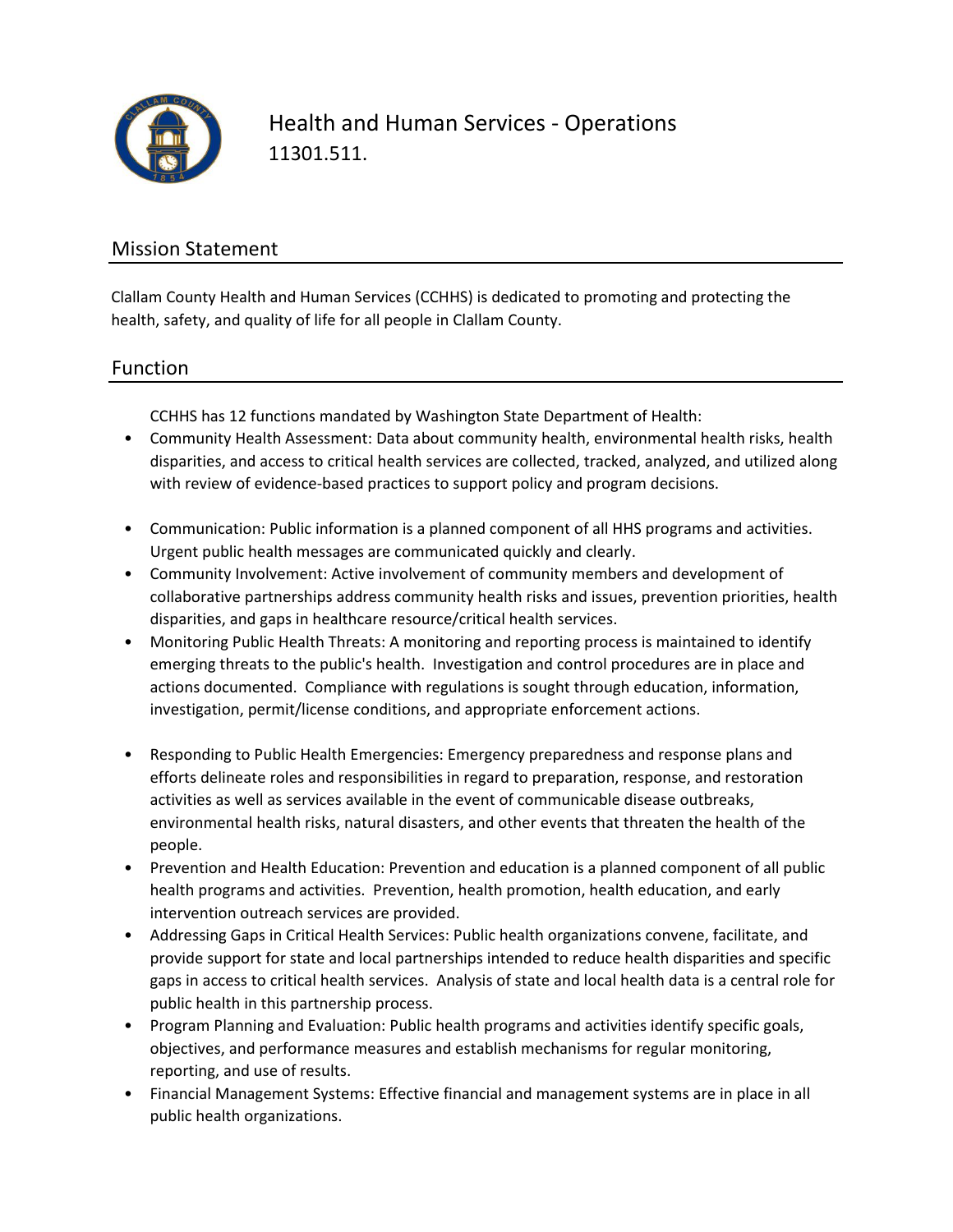- Human Resources systems: Human resource systems and services support the public health workforce.
- Information Systems: Information systems support the public health mission and staff by providing infrastructure for data collection, analysis, and rapid communication.
- Leadership and Governance: Leadership and governance bodies set organizational policies and direction and assure accountability.

#### Goals

- 1. Assure essential health and human services are available to the community whether through HHS or community partners.
- 2. Continue to participate in community collaborative efforts for access to critical health care and human services.
- 3. Continue to work closely with Jefferson and Kitsap Counties (Region 2 ) Public Health Emergency Preparedness and Response programs to improve local health's capacity to respond to public health emergencies.
- 4. Continue quality management leadership team and evaluate programs as per priorities.

#### Workload Indicators

|                                                       | 2012 Actual | 2013 Actual | 6/30/14 Actual |
|-------------------------------------------------------|-------------|-------------|----------------|
| WIC - number of individual clients enrolled           | 2,421       | 3,828       | 1,815          |
| WIC - number of client visits                         | 16,495      | 16,416      | 8,524          |
| Number of visits to Children with Special Health Care |             |             |                |
| Needs                                                 | 85          | 114         | 216            |
| Syringe Exchange - number of syringes exchanged       | 127,594     | 228,533     | 123,210        |
| Immunizations - total number given                    | 2,207       | 1,526       | 523            |
| Sexually Transmitted Disease - number of cases        |             |             |                |
| reported                                              | 191         | 217         | 102            |

#### Grant Funding Sources

- 1. Department of Health (State)
- 2. Department of Agriculture (Federal)
- 3. Department of Health and Human Services (Federal)

#### Revenues

|                                | 2012 Actual | 2013 Actual | 6/30/14 Actual | 2015 Budget |
|--------------------------------|-------------|-------------|----------------|-------------|
| Beginning Fund Balance         | 826,463     | 924,925     | 385,113        | 352,660     |
| <b>Taxes</b>                   | 1,024       | 1,051       | 5631           | 1,000       |
| Licenses and Permits           |             |             |                |             |
| Intergovernmental Revenues     | 879,933     | 874,145     | 485,887        | 804,500     |
| Charges for Goods and Services | 194,313     | 178,639     | 76,906         | 176,220     |
| Fines and Forfeits             |             |             |                |             |